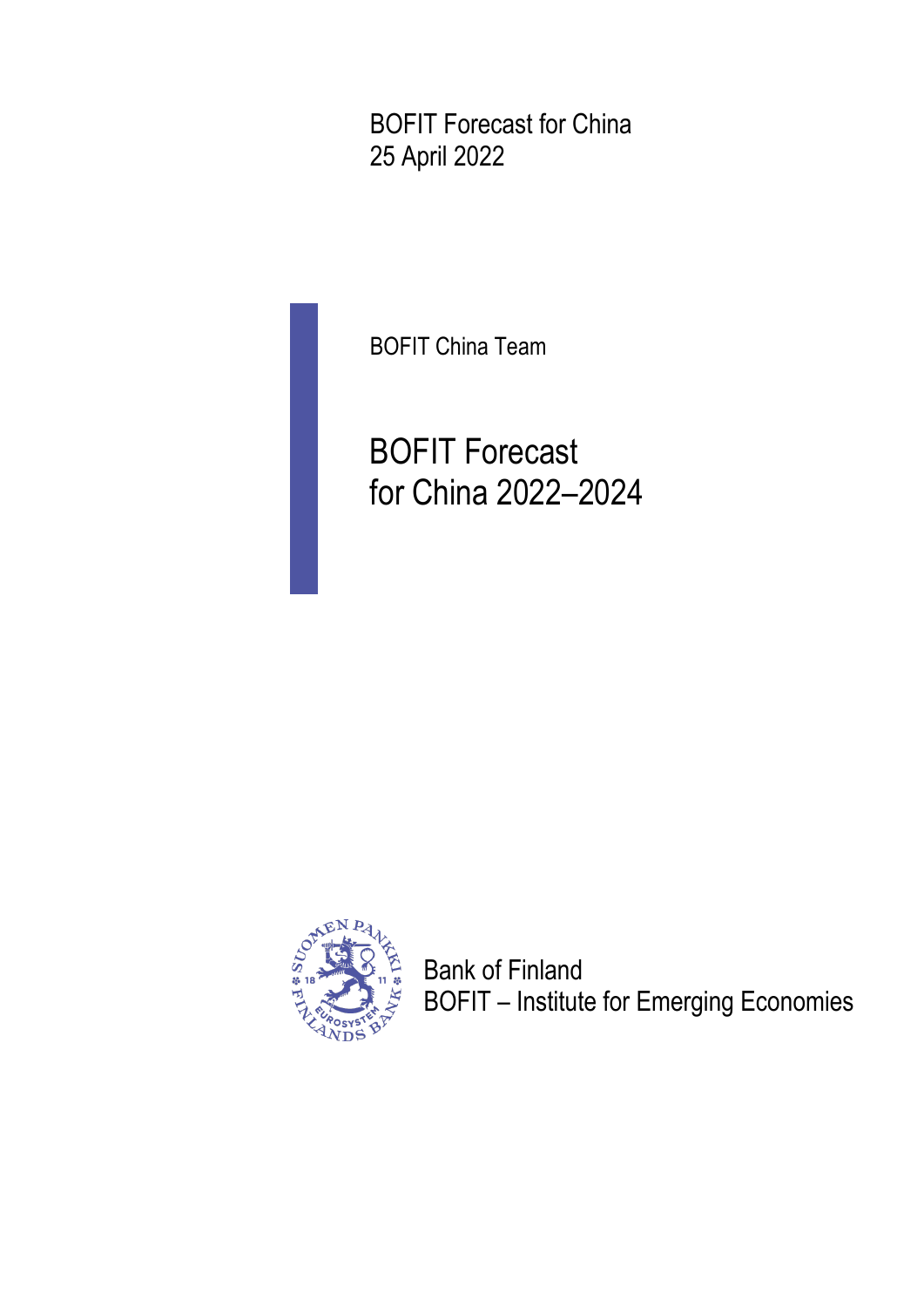Bank of Finland BOFIT – Institute for Emerging Economies

PO Box 160 FI-00101 Helsinki Phone: +358 9 1831 bofit@bof.fi

www.bofit.fi/en

BOFIT Forecast for China 2022–2024 BOFIT China Team

25 April 2022

#### Updates and disclaimers

This site is subject to constant update and revision. While the Bank of Finland attempts to assure the correctness and timeliness of all material posted on the site, it takes no responsibility for errors or omissions which are the result of technical causes, or otherwise. Further, the Bank of Finland specifically disclaims all responsibility for damage or harm caused as a result of use of information provided herein.

The Bank of Finland maintains the right to delete or modify in part or in full any information on this site without prior notice.

Material available on our website may be borrowed freely, as long as the source is mentioned. Links to the Bank's website may also be established from your own site. However, it is to be remembered that responsibility for whether or not a link is current lies with the creator of that link.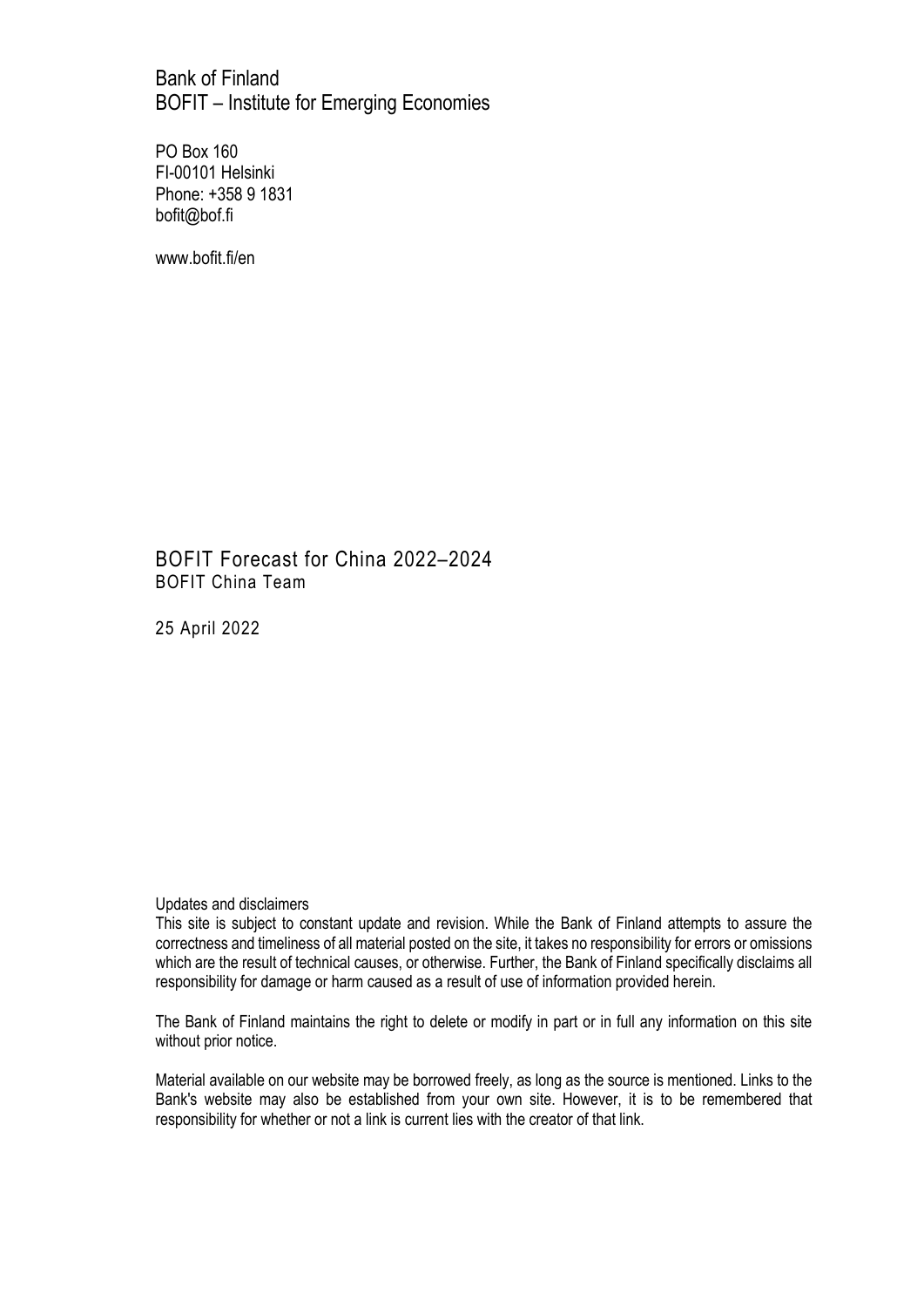## BOFIT China Team

# BOFIT Forecast for China 2022–2024

*China's economic growth slowed sharply towards the end of 2021. Despite subsequent stimulus efforts this winter, this year's growth trend will be determined by the major covid outbreak and strict efforts all over China to suppress the outbreak. Recent worsening of the covid situation has complicated government attempts at reviving growth and strikes hard at an already struggling real estate sector. As a result, we now expect considerably lower economic growth this year than indicated in earlier forecasts, while 2023 growth is bolstered by rebound in consumption demand and the stimulus efforts in the second half of this year. Uncertainty related to the covid outbreak and government policy to control it are substantial. A prolonged covid wave could easily lead to even weaker growth than expected. However, if the situation quickly improves with infection rates brought under control or adoption of covid policies similar to those of other countries dealing with current virus variants, the economic damage could be mitigated. Moreover, real estate developers' woes will continue to deepen, which might spill over more widely to the financial sector. The economic outlook*  would also be altered by further deterioration of relations with the West depressing growth, *or conversely, a rapprochement with the West that boosts growth.*

China's economic growth last year was exceptionally robust as it bounced back from the 2020 Covid slump and exports were boosted by the strong global demand. The final months of 2021, however, saw a steep slowdown in growth lead by the weakened real estate activity as new government rules constrained the borrowing of deeply indebted real estate developers. Official numbers show fourth-quarter GDP growth slowed to just 4 % y-o-y. Alternative GDP figures suggest an even larger downturn. Although economic growth gained steam in the first two months of this year, some of those gains were lost with the rapid increase in covid infections in March and the imposition of new covid lockdowns. The National Bureau of Statistics reports GDP growth of 4.8 % in the first quarter of 2022.

#### Covid outbreak and lockdowns drag down growth this year

This year's economic outlook will be heavily influenced by China's covid situation and covid strategy in the months ahead. Reported covid infections have skyrocketed in recent weeks and well exceed the daily numbers reported in the first wave of early 2020. During March and April, covid restrictions have been tightened around the country. Shanghai and some other cities have imposed strict lockdowns to curb the spread of the virus. China's zero covid approach interferes with normal business, disrupts logistical chains and reduces consumption. Even though public dissatisfaction with zero covid policies seems to be on the rise, there are no indications that China plans to shift away from its zero covid strategy to a different approach. We assume that newer variants of SARS-CoV-2 will spread widely this year, and that many cities will experience temporary lockdowns as zero covid policies remain in place.

Domestic consumption demand, which was flat during 2020, recovered strongly in 2021 and accounted for two-thirds of all economic growth. Increased covid infections and lockdowns now seem set to again depress consumption growth. The growth in real disposable household incomes will be muted. Real incomes have typically kept pace with GDP growth in recent years and this trend should continue. The uncertainty associated with the latest pandemic wave can cause households to save a larger share of their income as they did in 2020.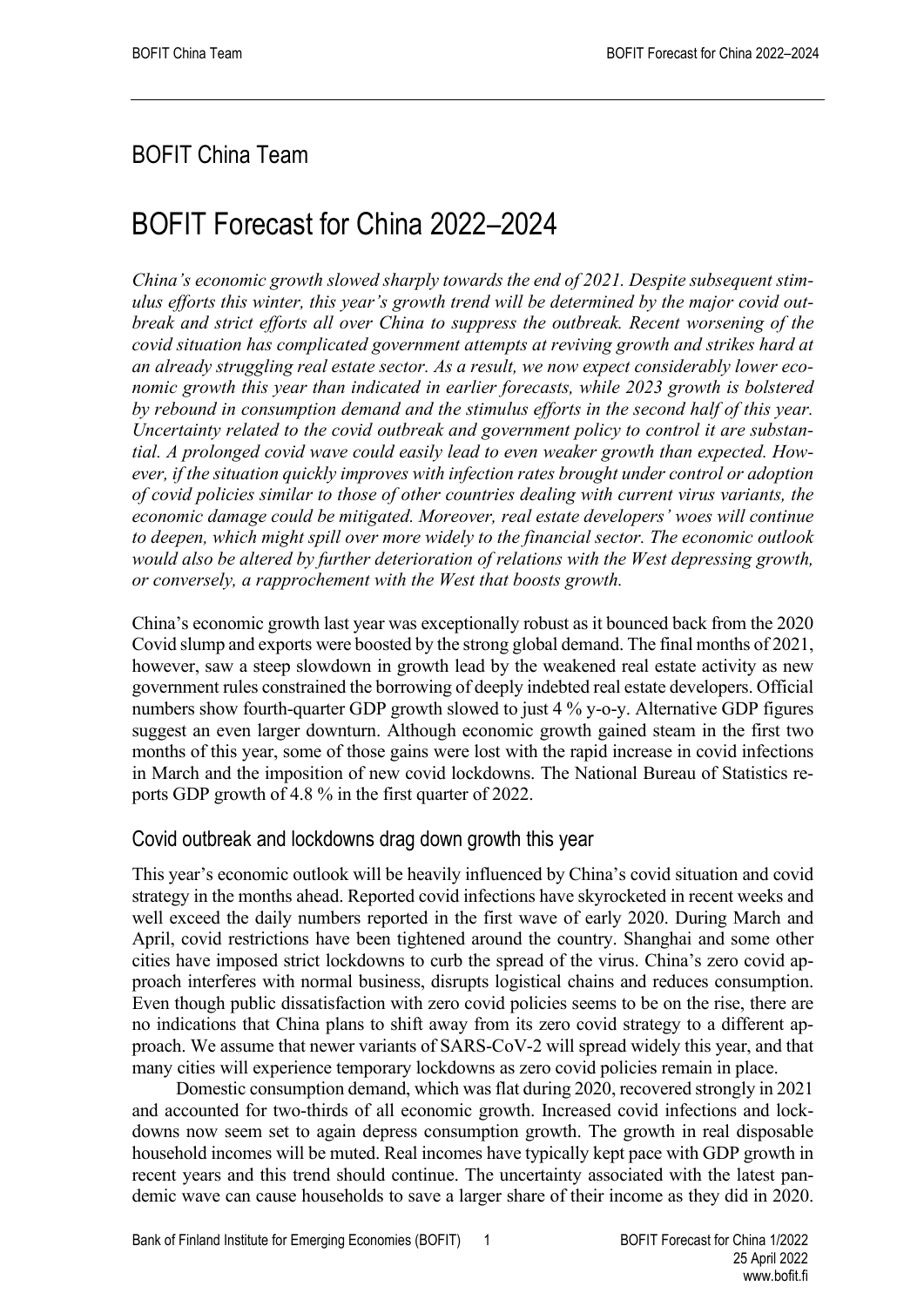Surveyed unemployment in March approached levels last seen in early 2020. Because employment is high on the government's agenda, however, we expect officials to keep employment levels reasonably stable, even if it means resorting to blunt measures. We expect domestic consumption to recover as the covid situation eases towards the end of this year. In 2023– 2024, consumer demand is expected to be the main driver of economic growth.

Not only have covid and lockdowns made it harder this year for the government to move ahead with investment projects, they have added to uncertainty about future endeavours. Lockdowns represent another blow to real estate sales and construction activity that started to contract last year due to tightened borrowing rules on developers. A slowing global economy and faltering domestic demand will dampen productive investments. Public sector investment will likely increase markedly this year, especially in the second half. While fixed investment in China remains at over 40 % of GDP – an exceptionally figure by any international standard – the economy seems nevertheless on track to a gradual rebalancing. Rebalancing and lower reliance on debt-fuelled investment should help reshape China's warped economic structures.

Global growth during the current forecast period is expected to be considerably than in 2021. Export growth, an important driver of Chinese growth last year, should fade and remain well below the 2021 level for the entire forecast period. The current covid outbreak and covid restrictions present a special set of challenges to export production and logistics, not to mention the structural factors hampering export growth. During the first two years of the pandemic, global demand soared for goods produced in China such as computers and electronic accessories needed for working remotely from home, as well as pandemic-related goods such as vaccines and personal protective equipment (PPE). Demand for such goods gradually fades, as the behaviour of consumers in China's main export markets will begin to adjust to an endemiccovid world. The distinct slowing of economic growth this year is reflected in China's reduced need for imported commodities, even if economic trends have previously had limited impact on imports of certain commodities such as crude oil.

Because the spread of covid and harsh measures to contain virus spread, we now expect Chinese economic growth to slow this year to just 2 %. This year's stimulus measures kick in in the second half of the year, which, along with strengthened domestic consumption, boosts 2023 GDP growth to 4 %, after which it again settles back to around 3 %. While these growth figures are rough estimates, they provide a picture of China's actual GDP growth trend. The gap this year between official numbers and the actual situation will likely expand as officials are under tremendous pressure to hit the official "about 5.5 %" GDP growth target.

Long-term economic growth will be affected by a familiar set of factors. Working-age population continues to shrink, dependency ratio continues to worsen, and decision makers continue to procrastinate over retirement age reform. We expect the migration of people from the countryside to cities, which has long sustained investment demand, to slow further. A new set of challenges also awaits policymakers as the country adjusts its growth paradigm from fixed investment and heavy industry to domestic consumption and services. Productivity gains have been modest in recent years as large critical reforms have either been postponed or progress in reforms has been slow. The land reform seems to be on back burner. Efforts to improve and extend public services and social safety nets have been minor. Despite relaxation of some *hukou* household registration system rules, many restrictions remain. China's long-awaited property tax reform was shelved this spring. A strategy for reducing China's internal barriers to trade proposed this month could boost growth, but all depends on its implementation. In any case, China's success in implementing critical reforms remains important especially from a long-term growth perspective.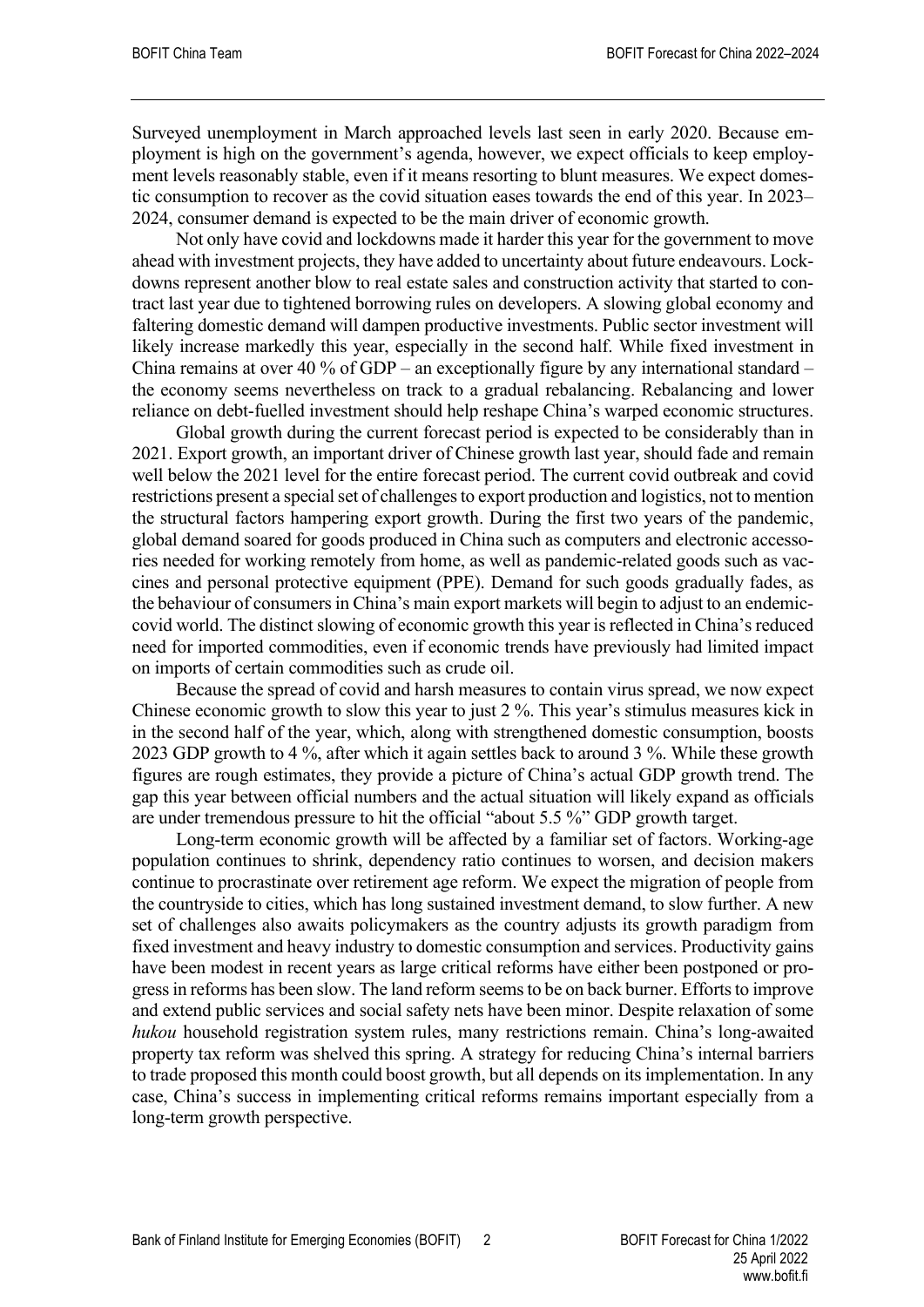### Economic policies set to support growth

China's economic policy stance has for years been extremely growth supporting. The government increased its stimulus efforts during the winter, but currently seems focused on dealing with the covid outbreak. We expect that as soon as covid infection rates are under control and virus is no longer spreading, focus will shift back to stimulus measures. Investment-driven stimulus is the most tempting instrument in the decisionmaker toolkit. However, this kind of stimulus comes with the risk of displacing environmentally sustainable growth policies and complicating the country's efforts to hit its carbon reduction targets. Moreover, stimulus efforts have more and more constraints. The IMF notes that China's public sector deficit has been running above 10 % of GDP for years, and estimates that this deficit reached 16 % of GDP in 2021. As a result of persistent large deficits, general government indebtedness has risen to over 100 % of GDP. Local governments, usually the ones called upon to provide stimulus, account for the lion's share of this indebtedness. According to the finance ministry, some cities are already running pronounced deficits and struggle just to keep up with basic expenditures. We believe the willingness and ability of local governments to implement broad stimulus measures could fail to match Beijing's high expectations, particularly in the case of local governments that have already devoted considerable resources to the central government's zero covid battles. The cooling of the real estate sector will also hurt local government coffers as demand for land use rights continues to wane.

To support economic growth, the People's Bank of China eased its monetary stance in December by lowering the reserve requirements for commercial banks and cutting policy rates slightly in December and January. In January-March, central bank money market operations had a net tightening effect, and on-year growth in bank lending is now at its lowest level in two decades reflecting the subdued growth in loan demand. Even if the PBoC has said it is only waiting for the appropriate moment to act, it is under strong domestic pressure to ease. In late April, the reserve requirement was slightly cut again. As the rise in consumer prices has been modest so far, the central bank has some leeway for lowering rates. However, the central bank seems to be concerned on financial stability decreasing its eagerness to ease monetary policy. In addition to visible monetary policy easing, officials can resort to direct guidance of the large state banks. Chinese monetary easing is against the general trend to tightening seen in other major economic blocs. Indeed, rising US interest rates are already fuelling capital outflows from China. A Chinese decision to lower rates when other central banks are raising rates exacerbates this gap, increases capital outflows from China and puts depreciation pressure on the yuan. As seen in the past, China can resort to abrupt and drastic measures to stem large-scale capital flight.

Formulation of economic policy comes with its own challenges arising from the unreliability or incompleteness of critical economic indicators and data quality. Officials charged with setting policy suffer from the poor-quality statistical reporting on which they must base policy. In the worst case, bad data can create a false picture of the economic conditions that leads to inappropriately dimensioned policy measures or even completely incorrect policy responses. These data-quality issues continue to mount with no improvements on the horizon.

#### Uncertainty due to covid, China's struggling real estate sector and Russia's invasion

Large uncertainties persist from covid and covid restrictions. If lockdowns become more widespread or drag on, economic growth could be even much lower than our baked-in assumption of reduced growth. On the other hand, growth could pick up this year if covid infections are swiftly brought under control or covid measures are relaxed.

We expect that an ever-increasing number of builders and developers in the real estate sector will struggle to meet their debt obligations and find reasonably priced financing. If the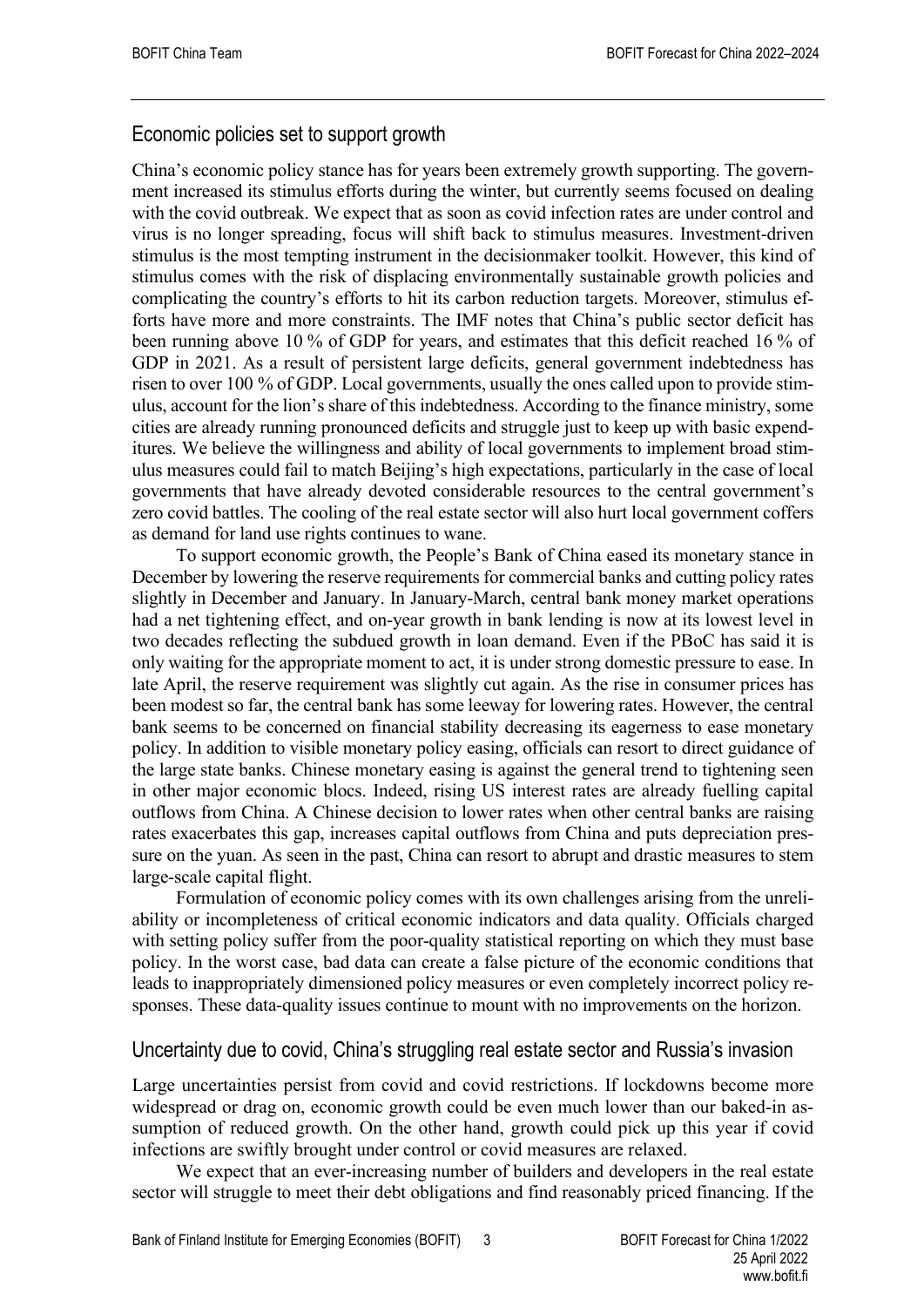current covid wave further depresses housing sales in an already-slowing real estate market, it would exacerbate the developer financing woes and drag out completion times for current projects. Bankruptcies of troubled major developers or a significant increase in non-performing bank loans could drive some small and medium-sized banks into insolvency, which in turn could lead to more bank collapses and an increased risk of systemic failure. China's real estate prices are extremely high relative to income levels, so any downward correction in housing prices would immediately weaken bank balance sheets.

Russia's invasion of Ukraine has yet to have much impact on the Chinese economy. Both Russia and Ukraine are minor export markets from a Chinese perspective, and the financial interdependencies between China and the countries are minimal. The increase in global commodity prices caused by the war, however, are reflected in the values of China's imports and domestic prices. China's response to the major economic sanctions imposed on Russia is likely to put even greater emphasis on national security and self-sufficiency. Both themes have been high on the Chinese political agenda since the trade war between China and the United States broke out in 2017 during the Trump administration. The realisation of country risk in Russia has also forced foreign firms operating China to re-evaluate the potential costs of staying in China against those of offshoring production. Chinese firms might intentionally or otherwise violate Western sanctions and find themselves subject to sanctions. Finally, China's current tightrope act of appeasing Russia and the West can be untenable over the long run. If China decides to support Russia economically and militarily, it must accept the resulting huge damage to relations with the West and the possibility that sanctions will be extended to China. If China condemns Russia, it loses an important geopolitical partner, but enjoys improved relations with the West that could bolster economic growth.

President Xi Jinping is set to be nominated for his third term as party leader and president in autumn 2022. Since Xi assumed office, the position of the party and the state on the economy and society in general has hardened. Decision-making has increasingly become concentrated in the hands of a single person. Greater government power and concentration of power can result in economically bad decisions. Moreover, long-standing practical approach to economic issues is being mixed more and more with political and ideological postures, which can produce poor economic outcomes or even damage the economy. China's economic policies continue to enshrine politically palatable notions of stability and overly ambitious GDP growth targets that leave little room for pushing ahead with critically needed reforms.



Alternative GDP calculations suggest actual economic growth has been lower than official numbers for years

Sources: Calculations made in Bank of Finland with figures from China's National Bureau of Statistics and Macrobond. Estimates based on Eeva Kerola (2019), "In search of fluctuations: Another look at China's incredibly stable real GDP growth rates," *Comparative Economic Studies* 61(3): 359-380.

Bank of Finland Institute for Emerging Economies (BOFIT) 4 BOFIT Forecast for China 1/2022